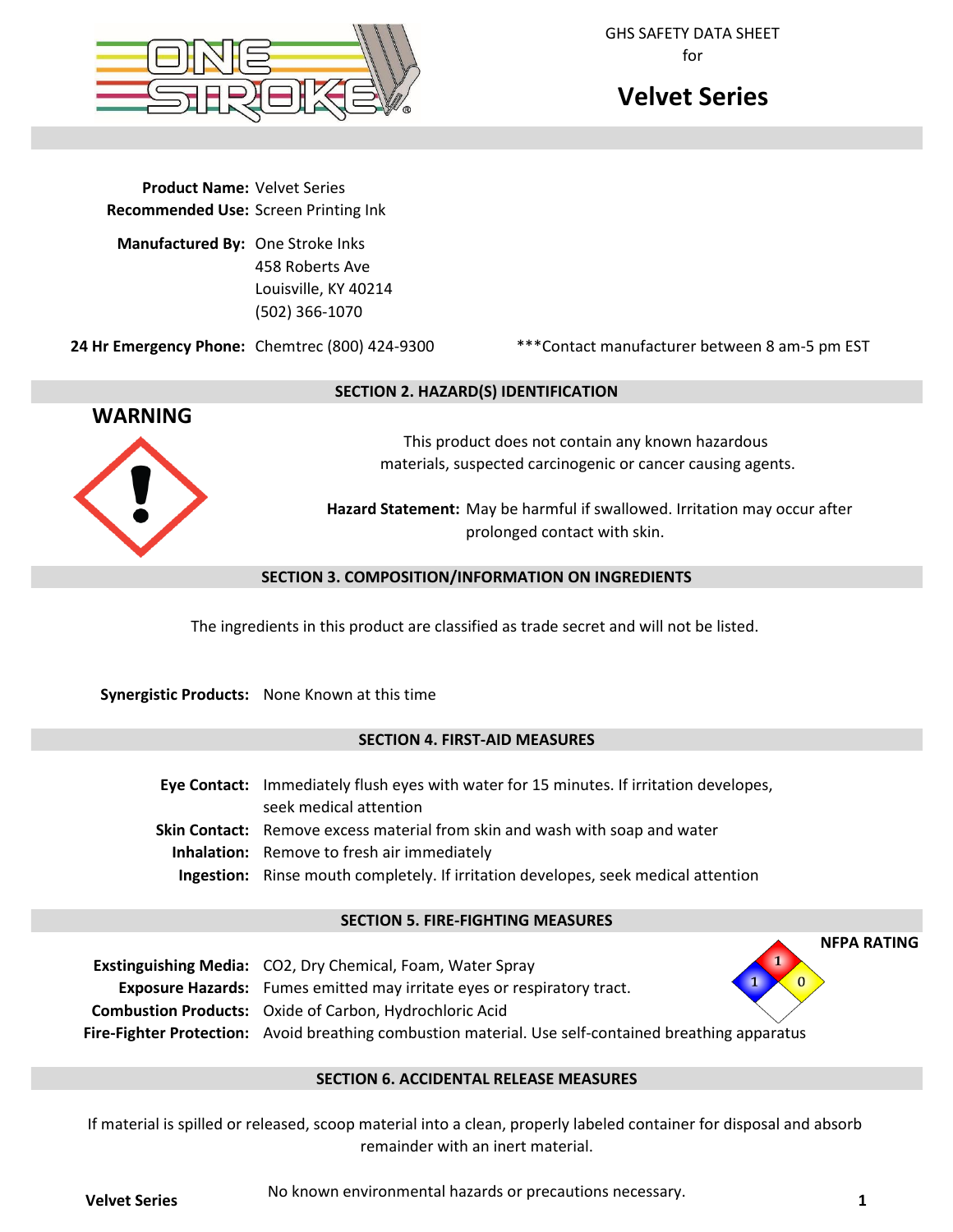#### **SECTION 7. HANDLING AND STORAGE**

Handle open containers with care. Avoid eye contact. Avoid excessive or repeated skin contact. Keep container closed when not in use.

Store lidded container in a cool, dry, well-vintilated area, away from oxidizing and combustable material.

#### **SECTION 8. EXPOSURE CONTROLS/PERSONAL PROTECTION**

| PELs (Permissable Exposure Limits): None known at this time |                                                                  |
|-------------------------------------------------------------|------------------------------------------------------------------|
| TLVs (Threshold Limit Values): None known at this time      |                                                                  |
|                                                             | Engineering Controls: Use local exhaust as needed during fusion. |

#### **(PPE) Personal Protection Equipment**

|                    | <b>Skin Protection:</b> Nitrile gloves if continuous contact is likely      |  |
|--------------------|-----------------------------------------------------------------------------|--|
| Footwear: Sneakers |                                                                             |  |
|                    | <b>Clothing:</b> Nitrile smock if available but not necessary               |  |
|                    | <b>Respiratory Protection:</b> Not required with adequate ventilation       |  |
|                    | <b>Personal Hygiene:</b> Normal hand washing before contact with food. Wash |  |
|                    | contaminated clothing before reuse.                                         |  |

#### **SECTION 9. PHYSICAL AND CHEMICAL PROPERTIES**

| Appearance: Creamy paste                            | <b>Explosive Limits: Not Known</b>   |  |  |
|-----------------------------------------------------|--------------------------------------|--|--|
| Odor: slight odor                                   | <b>Odor Threshold: Not Known</b>     |  |  |
| <b>Color: varies</b>                                | Melting/Freezing Point: Not Known    |  |  |
| Relative Density: 1 - 1.5                           | Viscosity: 5000 cps                  |  |  |
| Vapor Pressure (mm Hg@20 °C): <0.001 @ 38°C/100.4°C | <b>Evaporation Rate: Not Known</b>   |  |  |
| Vapor Density (Air=1): Heavier than air             | <b>Decomposition Rate: Not Known</b> |  |  |
| Solubility in Water: Insoluble                      | Auto Ignition Temperature: Not Known |  |  |
| pH: 7                                               | Flammabilty: Not Known               |  |  |
| Flash Point: (Closed Cup) 225°C/437°F               | Boiling Range: 260°C/500°F           |  |  |
| <b>SECTION 10. STABILITY AND REACTIVITY</b>         |                                      |  |  |

**Chemical Stability:** Stable under normal ambient temperatures and conditions while being stored and handled.

**Incompatibility:** Oxidizing materials can cause a reaction

**Conditions of Reactivity:** Prolonged exposure to temperatures above 300 °C. Product remains stable at ambient temperatures. Hazardous decomposition not established. **Velvet Series 2**